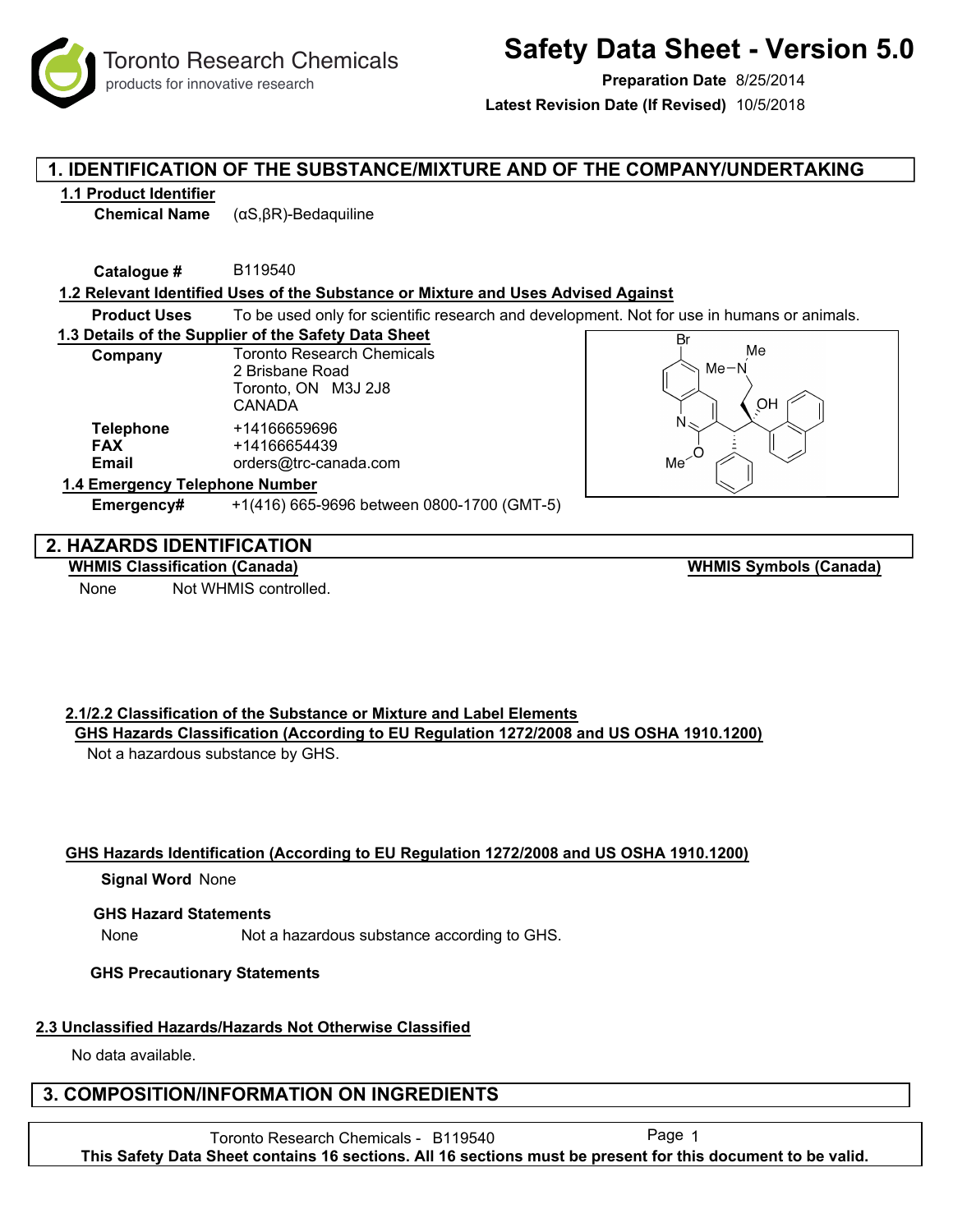#### **3.1 Substances**

**Molecular Formula:** C<sub>32</sub>H<sub>31</sub>BrN<sub>2</sub>O<sub>2</sub>

843663-66-1 **CAS Registry #: EC#:**

# Molecular Weight: 555.50

#### (αS,βR)-6-Bromo-α-[2-(dimethylamino)ethyl]-2-methoxy-α-1-naphthalenyl-β-phenyl-3-Quinolineethanol **Synonyms**

**3.2 Mixtures**

Not a mixture.

## **4. FIRST AID MEASURES**

### **4.1 Description of First Aid Measures**

#### **General Advice**

If medical attention is required, show this safety data sheet to the doctor.

#### **If Inhaled**

If inhaled, move person to fresh air. If not breathing, give artificial respiration and consult a physician.

#### **In Case of Skin Contact**

Wash affected area with soap and water. Consult a physician if any exposure symptoms are observed.

#### **In Case of Eye Contact**

Immediately rinse eyes with plenty of water for at least 15 minutes. Consult a physician.

#### **If Swallowed**

Never give anything by mouth to an unconscious person. Rinse mouth with water. Do NOT induce vomiting unless advised to do so by a physician or Poison Control Center. Seek medical attention.

#### **4.2 Most Important Symptoms and Effects, Both Acute and Delayed**

The most important known symptoms and effects are described in the labeling (see section 2.2) and/or section 11.

#### **4.3 Indication of any Immediate Medical Attention and Special Treatment Needed**

No data available.

## **5. FIREFIGHTING MEASURES**

#### **5.1 Extinguishing Media**

Use water spray, alcohol-resistant foam, dry chemical or carbon dioxide.

#### **5.2 Special Hazards Arising from the Substance or Mixture**

Carbon oxides, Nitrogen oxides, Hydrogen bromide

#### **5.3 Advice for Firefighters**

Wear self contained breathing apparatus for fire fighting if necessary.

## **5.4 Further Information**

No data available.

## **6. ACCIDENTAL RELEASE MEASURES**

## **Personal precautions**

Wear respiratory protection. Avoid dust formation. Avoid breathing vapours, mist or gas. Ensure adequate ventilation. Evacuate personnel to safe areas. Avoid breathing dust.

## **Environmental precautions**

Prevent further leakage or spillage if safe to do so. Do not let product enter drains.

## **Method and materials for containment and cleaning up**

Pick up and arrange disposal without creating dust. Sweep up and shovel. Keep in suitable, closed containers for disposal.

## **7. HANDLING AND STORAGE**

## **Precautions for safe handling**

Avoid contact with skin and eyes. Avoid formation of dust and aerosols. Provide appropriate exhaust ventilation at places where dust is formed.

Toronto Research Chemicals - B119540 **This Safety Data Sheet contains 16 sections. All 16 sections must be present for this document to be valid.**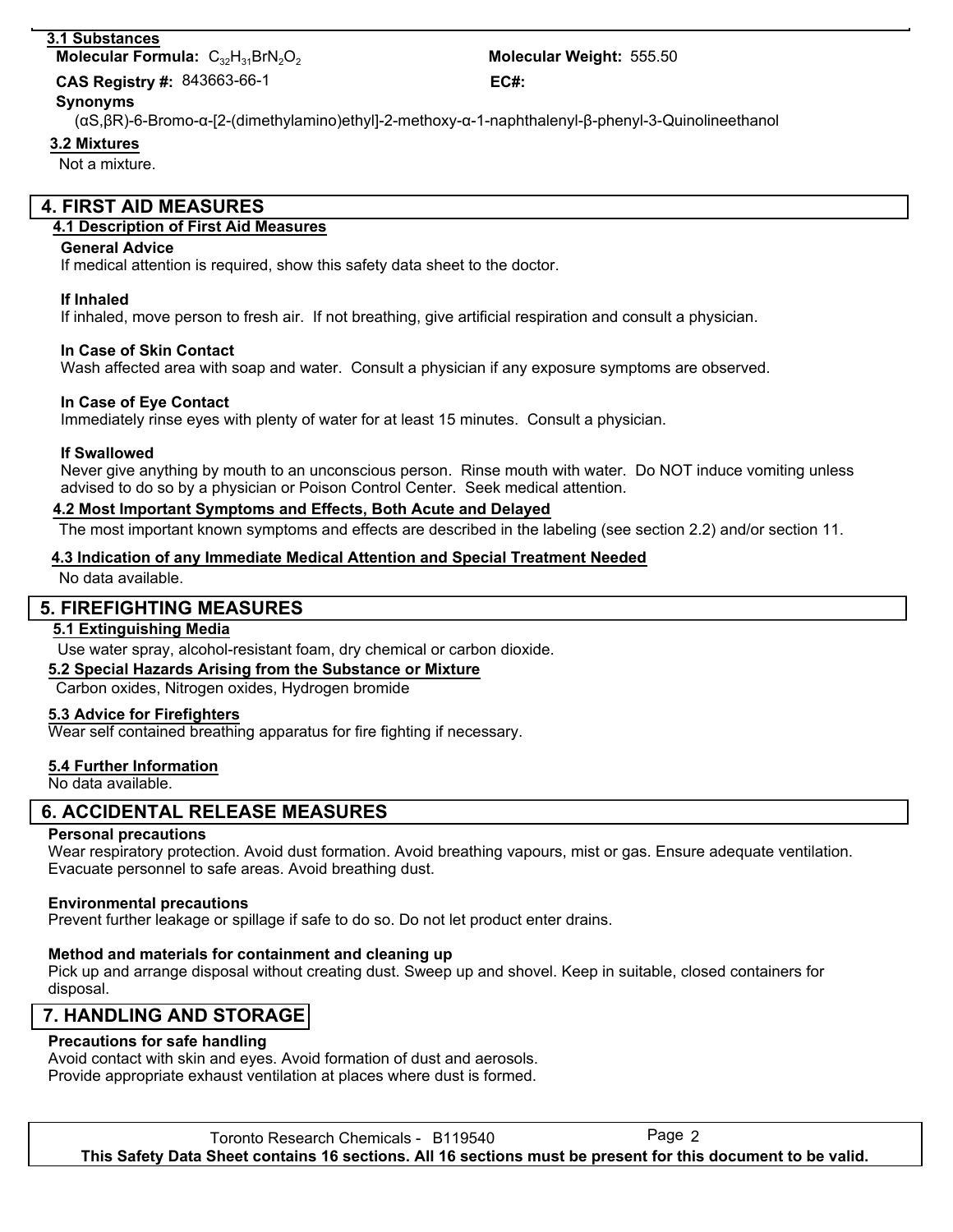#### **Conditions for safe storage**

Keep container tightly closed in a dry and well-ventilated place. Keep in a dry place.

Storage conditions:-20°C Freezer, Under inert atmosphere

#### **7.3 Specific End Uses**

For scientific research and development only. Not for use in humans or animals.

## **8. EXPOSURE CONTROLS/PERSONAL PROTECTION**

#### **8.1 Control Parameters**

Contains no components with established occupational exposure limits.

#### **8.2 Exposure Controls**

#### **Appropriate Engineering Controls**

A laboratory fumehood or other appropriate form of local exhaust ventilation should be used to avoid exposure.

#### **Personal Protective Equipment**

All recommendations below are advisory in nature and a risk assessment should be performed by the employer/end user prior to use of this product. The type of protective equipment must be selected based on the amount and concentration of the dangerous material being used in the workplace.

#### **Eye/Face Protection**

Safety goggles or face shield. All equipment should have been tested and approved under appropriate standards, such as NIOSH (US), CSA (Canada), or EN 166 (EU).

#### **Skin Protection**

Gloves should be used when handling this material. Gloves are to be inspected prior to use. Contaminated gloves are to be removed using proper glove removal technique so that the outer surface of the glove does not contact bare skin. Dispose of contaminated gloves after use in compliance with good laboratory practices and local requirements.

Gloves used for incidental exposures (splash protection) should be designated as "chemical resistant" by EU standard EN 374 with the resistance codes corresponding to the anticipated use of the material. Unrated gloves are not recommended.

Suggested gloves: AnsellPro Sol-Vex nitrile gloves style 37-175, 15 mil thickness.

Penetration time has not been determined.

Gloves used for prolonged direct exposure (immersion) should be designated "chemical resistant" as per EN 734 with the resistance codes corresponding to the anticipated use of the material. Suggested gloves: AnsellPro Viton/Butyl gloves style 38-612, 4/8 mil thickness.

Penetration time has not been determined.

These recommendations may not apply if the material is mixed with any other chemical, or dissolved into a solution. A risk assessment must be performed to ensure the gloves will still offer acceptable protection.

#### **Body Protection**

Fire resistant (Nomex) lab coat or coveralls.

#### **Respiratory Protection**

Recommended respirators are NIOSH-approved N100 or CEN-approved FFP3 particulate respirators. These are to be only used as a backup to local exhaust ventilation or other engineering controls. If the respirator is the only means of protection, a full-face supplied air respirator must be used.

#### **9. PHYSICAL AND CHEMICAL PROPERTIES 9.1 Information on Basic Physical and Chemical Properties A) Appearance B) Odour C) Odour Threshold D) pH E) Melting Point/Freezing Point F) Initial Boiling Point/Boiling Range G) Flash point H) Evaporation Rate** No data available No data available No data available No data available No data available No data available 175-178°C White to Light Yellow Solid

Toronto Research Chemicals - B119540 **This Safety Data Sheet contains 16 sections. All 16 sections must be present for this document to be valid.**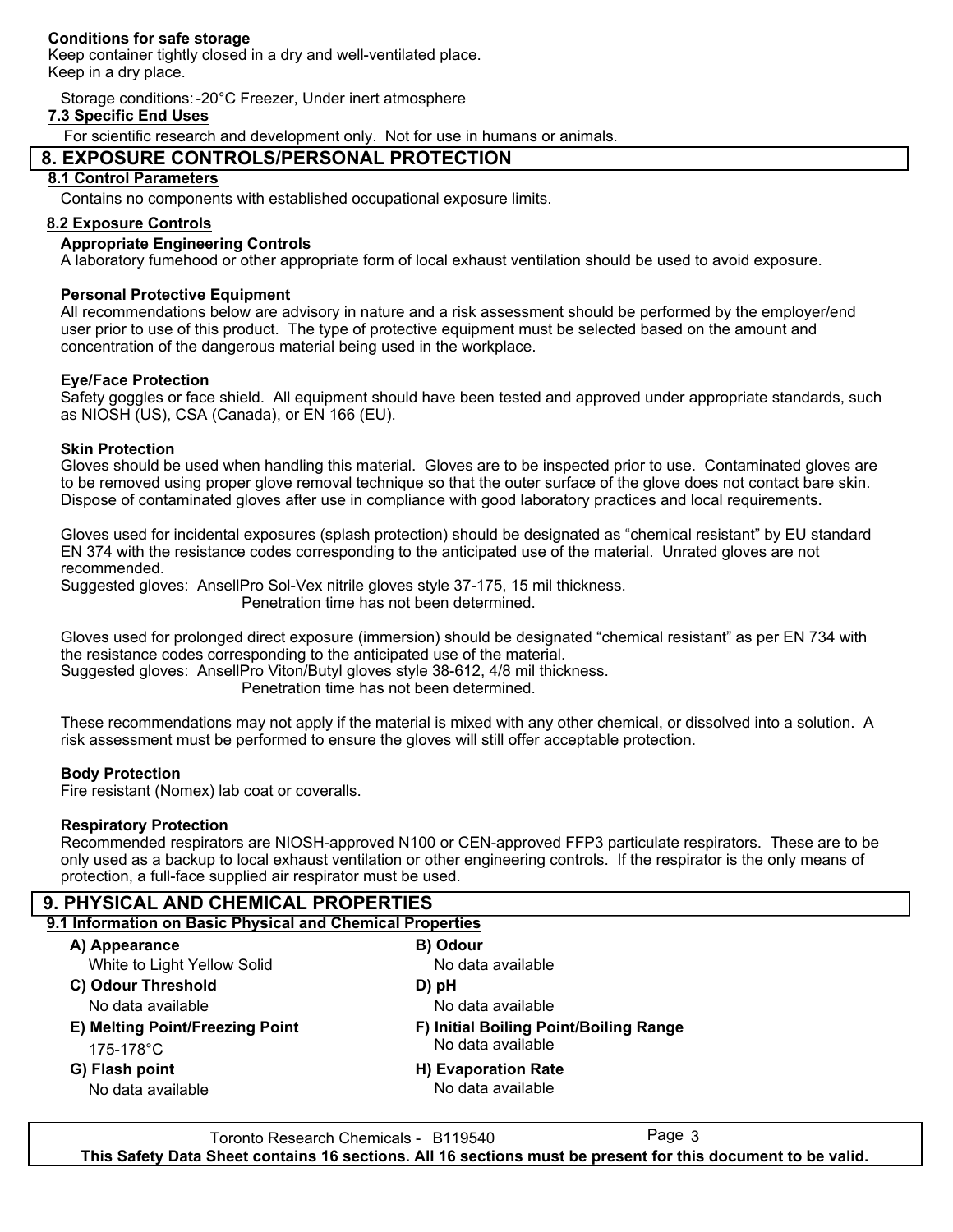- No data available No data available
- **K) Vapour Pressure L) Vapour Density**
- **M) Relative Density N) Solubility** No data available
- **O) Partition Coefficient: n-octanol/water P) Auto-Ignition Temperature** No data available No data available
- **Q) Decomposition Temperature R) Viscosity** No data available No data available
- **S) Explosive Properties T) Oxidizing Properties** No data available No data available
- **9.2 Other Information** no data available

## **10. STABILITY AND REACTIVITY**

## **10.1 Reactivity**

No data available.

#### **10.2 Chemical Stability**

Stable under recommended storage conditions.

## **10.3 Possibility of Hazardous Reactions**

No data available.

## **10.4 Conditions to Avoid**

No data available.

#### **10.5 Incompatible Materials**

Strong oxidizing agents.

#### **10.6 Hazardous Decomposition Products**

**In the event of fire:** See section 5. **Other decomposition products:** No data available.

## **11. TOXICOLOGICAL INFORMATION**

## **11.1 Information on Toxicological Effects**

## **A) Acute Toxicity**

**Oral LD50:** No data available. **Inhalation LC50:** No data available. **Dermal LD50:** No data available.

## **B) Skin Corrosion/Irritation**

No data available

## **C) Serious Eye Damage/Irritation**

No data available

## **D) Respiratory or Skin Sensitization**

No data available

## **E) Germ Cell Mutagenicity**

No data available

## **F) Carcinogenicity**

No data available

## **G) Reproductive Toxicity/Teratogenicity**

No data available

## **H) Single Target Organ Toxicity - Single Exposure**

No data available

## **I) Single Target Organ Toxicity - Repeated Exposure**

No data available

## **J) Aspiration Hazard**

No data available

## **K) Potential Health Effects and Routes of Exposure**

**Inhalation**

- **I) Flammability (Solid/Gas) J) Upper/Lower Flammability/Explosive Limits**
	- No data available No data available

Chloroform (Slightly), DMF (Slightly), Ethyl Acetate (Slightly)

- -
-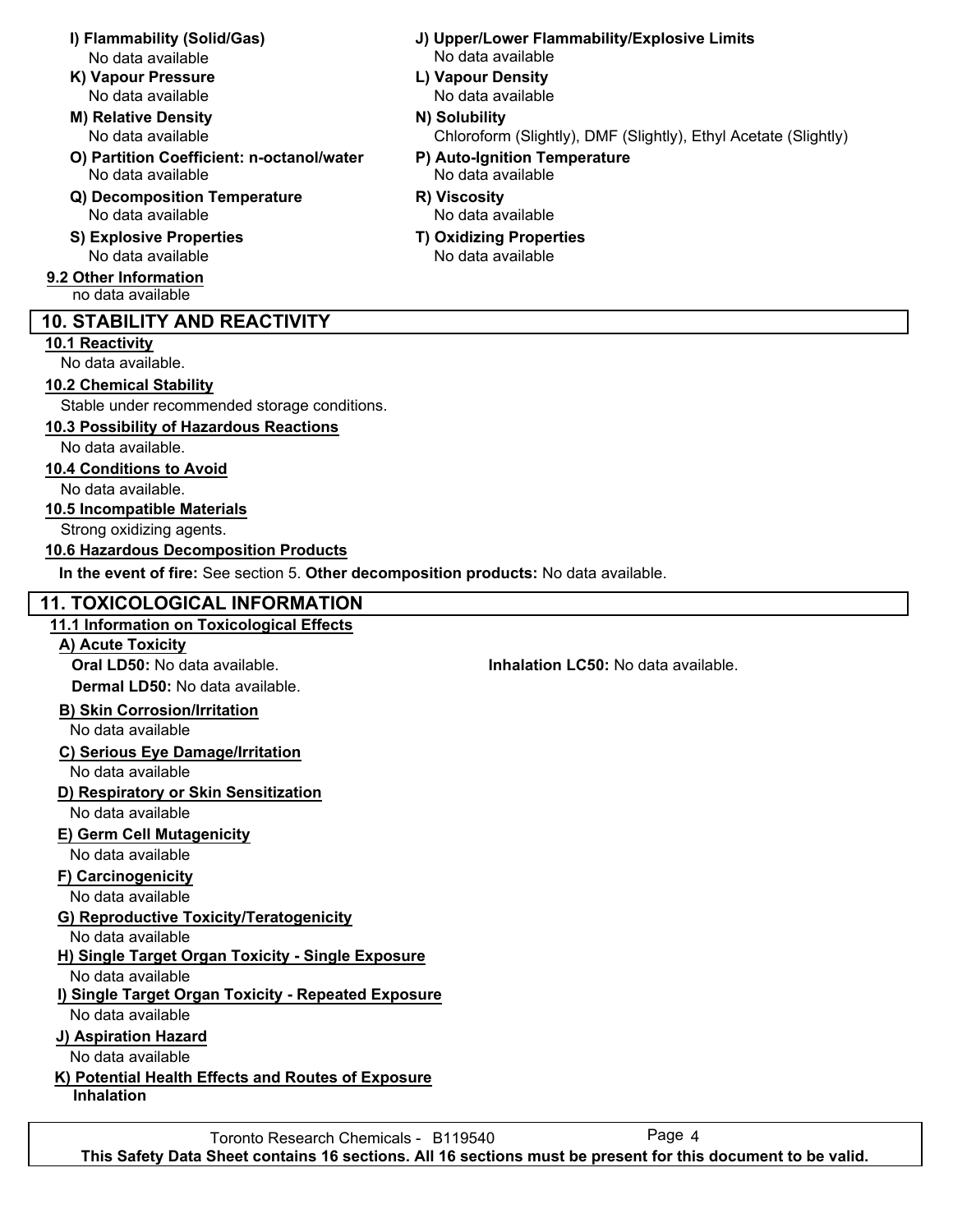May be harmful if inhaled. May cause respiratory tract irritation.

### **Ingestion**

May be harmful if swallowed.

### **Skin**

May be harmful if absorbed through skin. May cause skin irritation.

#### **Eyes**

May cause eye irritation.

#### **L) Signs and Symptoms of Exposure**

The most important known symptoms and effects are described in the labeling (see section 2.2) and/or section 11.

To the best of our knowledge, the chemical, physical, and toxicological properties of this material have not been thoroughly investigated.

#### **M) Additional Information**

RTECS: Not listed

#### **12. ECOLOGICAL INFORMATION**

#### **12.1 Toxicity**

No data available.

#### **12.2 Persistance and Degradability**

No data available.

#### **12.3 Bioaccumulative Potential**

No data available.

#### **12.4 Mobility in Soil**

No data available.

#### **12.5 Results of PBT and vPvB Assessment**

No data available.

#### **12.6 Other Adverse Effects**

No data available.

## **13. DISPOSAL CONSIDERATIONS**

#### **13.1 Waste Treatment Methods**

## **A) Product**

Product may be burned in an incinerator equipped with afterburner and scrubber. Excess and expired materials are to be offered to a licensed hazardous material disposal company. Ensure that all Federal and Local regulations regarding the disposal and destruction of this material are followed.

#### **B) Contaminated Packaging**

## Dispose of as above.

**C) Other Considerations**

Product is not to be disposed of in sanitary sewers, storm sewers, or landfills.

| <b>14. TRANSPORT INFORMATION</b>         |            |                  |               |
|------------------------------------------|------------|------------------|---------------|
| 14.1 UN Number                           |            |                  |               |
| DOT (US): N/A                            | IATA: N/A  | <b>IMDG: N/A</b> | ADR/RID: N/A  |
| 14.2 UN Proper Shipping Name             |            |                  |               |
| DOT (US)/IATA:                           |            |                  |               |
| Not dangerous goods                      |            |                  |               |
| IMDG/ARD/RID:                            |            |                  |               |
| Not dangerous goods                      |            |                  |               |
| 14.3 Transport Hazard Class(es)          |            |                  |               |
| DOT (US): N/A                            | IATA: N/A  | IMDG: N/A        | ADR/RID: N/A  |
| <b>14.4 Packing Group</b>                |            |                  |               |
| DOT (US): N/A                            | IATA: N/A  | IMDG: N/A        | ADR/RID: N/A  |
| <b>14.5 Environmental Hazards</b>        |            |                  |               |
| DOT (US): None                           | IATA: None | IMDG: None       | ADR/RID: None |
| <b>14.6 Special Precautions for User</b> |            |                  |               |
| None                                     |            |                  |               |

## **15. REGULATORY INFORMATION**

This safety data sheet complies with the requirements of WHMIS (Canada), OSHA 1910.1200 (US), and EU Regulation

Toronto Research Chemicals - B119540 **This Safety Data Sheet contains 16 sections. All 16 sections must be present for this document to be valid.**